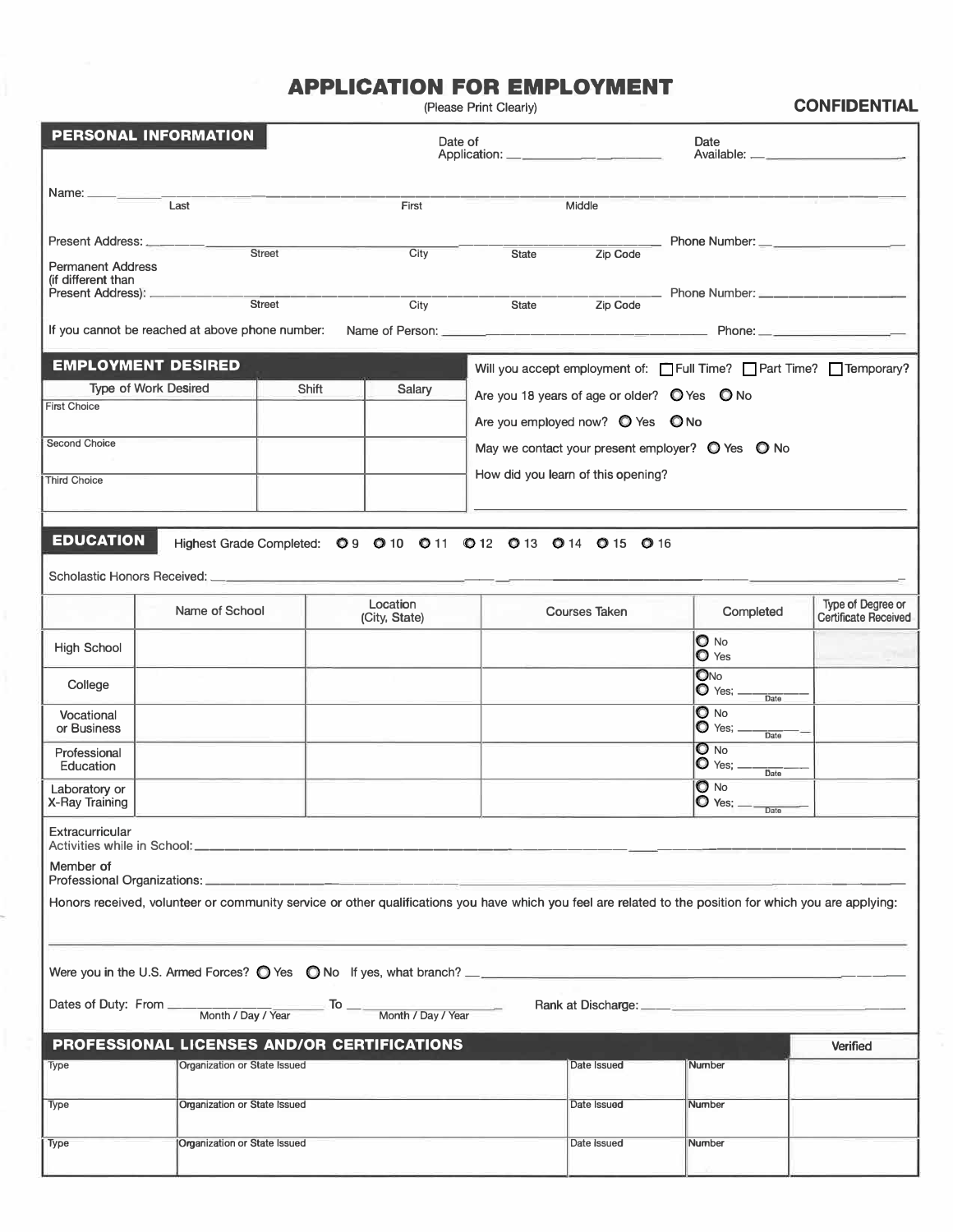| <b>Present and Former Employers</b><br>From<br>Name<br>To<br>Supervisor Phone<br>From<br>Name experience and the contract of the contract of the contract of the contract of the contract of the contract of the contract of the contract of the contract of the contract of the contract of the contract of the contra<br>Address <b>Executive Contract Contract Contract Contract Contract Contract Contract Contract Contract Contract Contract Contract Contract Contract Contract Contract Contract Contract Contract Contract Contract Contract Contr</b> | <b>Dates Employed</b> | <b>Position &amp; Duties</b> |  |  |  |  |
|-----------------------------------------------------------------------------------------------------------------------------------------------------------------------------------------------------------------------------------------------------------------------------------------------------------------------------------------------------------------------------------------------------------------------------------------------------------------------------------------------------------------------------------------------------------------|-----------------------|------------------------------|--|--|--|--|
|                                                                                                                                                                                                                                                                                                                                                                                                                                                                                                                                                                 |                       |                              |  |  |  |  |
|                                                                                                                                                                                                                                                                                                                                                                                                                                                                                                                                                                 |                       |                              |  |  |  |  |
|                                                                                                                                                                                                                                                                                                                                                                                                                                                                                                                                                                 |                       |                              |  |  |  |  |
|                                                                                                                                                                                                                                                                                                                                                                                                                                                                                                                                                                 |                       |                              |  |  |  |  |
|                                                                                                                                                                                                                                                                                                                                                                                                                                                                                                                                                                 |                       |                              |  |  |  |  |
|                                                                                                                                                                                                                                                                                                                                                                                                                                                                                                                                                                 |                       |                              |  |  |  |  |
|                                                                                                                                                                                                                                                                                                                                                                                                                                                                                                                                                                 |                       |                              |  |  |  |  |
| To                                                                                                                                                                                                                                                                                                                                                                                                                                                                                                                                                              |                       |                              |  |  |  |  |
| Supervisor Phone Phone                                                                                                                                                                                                                                                                                                                                                                                                                                                                                                                                          |                       |                              |  |  |  |  |
| From                                                                                                                                                                                                                                                                                                                                                                                                                                                                                                                                                            |                       |                              |  |  |  |  |
|                                                                                                                                                                                                                                                                                                                                                                                                                                                                                                                                                                 |                       |                              |  |  |  |  |
| To<br>City/State/Zip                                                                                                                                                                                                                                                                                                                                                                                                                                                                                                                                            |                       |                              |  |  |  |  |
|                                                                                                                                                                                                                                                                                                                                                                                                                                                                                                                                                                 |                       |                              |  |  |  |  |
| From<br>Name and the contract of the contract of the contract of the contract of the contract of the contract of the contract of the contract of the contract of the contract of the contract of the contract of the contract of the c                                                                                                                                                                                                                                                                                                                          |                       |                              |  |  |  |  |
| Address <b>Executive Contract Contract Contract Contract Contract Contract Contract Contract Contract Contract Contract Contract Contract Contract Contract Contract Contract Contract Contract Contract Contract Contract Contr</b>                                                                                                                                                                                                                                                                                                                            |                       |                              |  |  |  |  |
| To                                                                                                                                                                                                                                                                                                                                                                                                                                                                                                                                                              |                       |                              |  |  |  |  |
| Supervisor Phone                                                                                                                                                                                                                                                                                                                                                                                                                                                                                                                                                |                       |                              |  |  |  |  |
| From<br>Name experience and the second contract of the second contract of the second contract of the second contract of                                                                                                                                                                                                                                                                                                                                                                                                                                         |                       |                              |  |  |  |  |
| Address <b>Executive Contract Contract Contract Contract Contract Contract Contract Contract Contract Contract Contract Contract Contract Contract Contract Contract Contract Contract Contract Contract Contract Contract Contr</b>                                                                                                                                                                                                                                                                                                                            |                       |                              |  |  |  |  |
| To                                                                                                                                                                                                                                                                                                                                                                                                                                                                                                                                                              |                       |                              |  |  |  |  |
| Supervisor Phone Phone                                                                                                                                                                                                                                                                                                                                                                                                                                                                                                                                          |                       |                              |  |  |  |  |
| From                                                                                                                                                                                                                                                                                                                                                                                                                                                                                                                                                            |                       |                              |  |  |  |  |
| Address experiences and the contract of the contract of the contract of the contract of the contract of the contract of the contract of the contract of the contract of the contract of the contract of the contract of the co                                                                                                                                                                                                                                                                                                                                  |                       |                              |  |  |  |  |
| To                                                                                                                                                                                                                                                                                                                                                                                                                                                                                                                                                              |                       |                              |  |  |  |  |
|                                                                                                                                                                                                                                                                                                                                                                                                                                                                                                                                                                 |                       |                              |  |  |  |  |
| If your former employment references, education or military service are under<br>a name other than indicated on front of application, please indicate it here.<br>Last<br>Middle Initial<br>First<br>Use this space to give us further information which will assist us in placing you, including at least two personal references not related to you, whom you have<br>known at least one year, including the phone number for each reference.                                                                                                                 |                       |                              |  |  |  |  |
|                                                                                                                                                                                                                                                                                                                                                                                                                                                                                                                                                                 |                       |                              |  |  |  |  |
| Do Not Answer Questions In This Area - To Be Completed After Employed                                                                                                                                                                                                                                                                                                                                                                                                                                                                                           |                       |                              |  |  |  |  |

 $\frac{1}{3}$ 

|                                                                                  | Marital Status: <u>_______________________</u> |       |              |                     |  |  |  |
|----------------------------------------------------------------------------------|------------------------------------------------|-------|--------------|---------------------|--|--|--|
|                                                                                  |                                                |       |              |                     |  |  |  |
| Notify In Case of Emergency: ________________                                    | Name                                           |       | Relationship |                     |  |  |  |
| Address - Street                                                                 | City                                           | State | Zip Code     | <b>Phone Number</b> |  |  |  |
| What Language(s) (Other than English) Do You Speak? ____________________________ |                                                |       |              |                     |  |  |  |